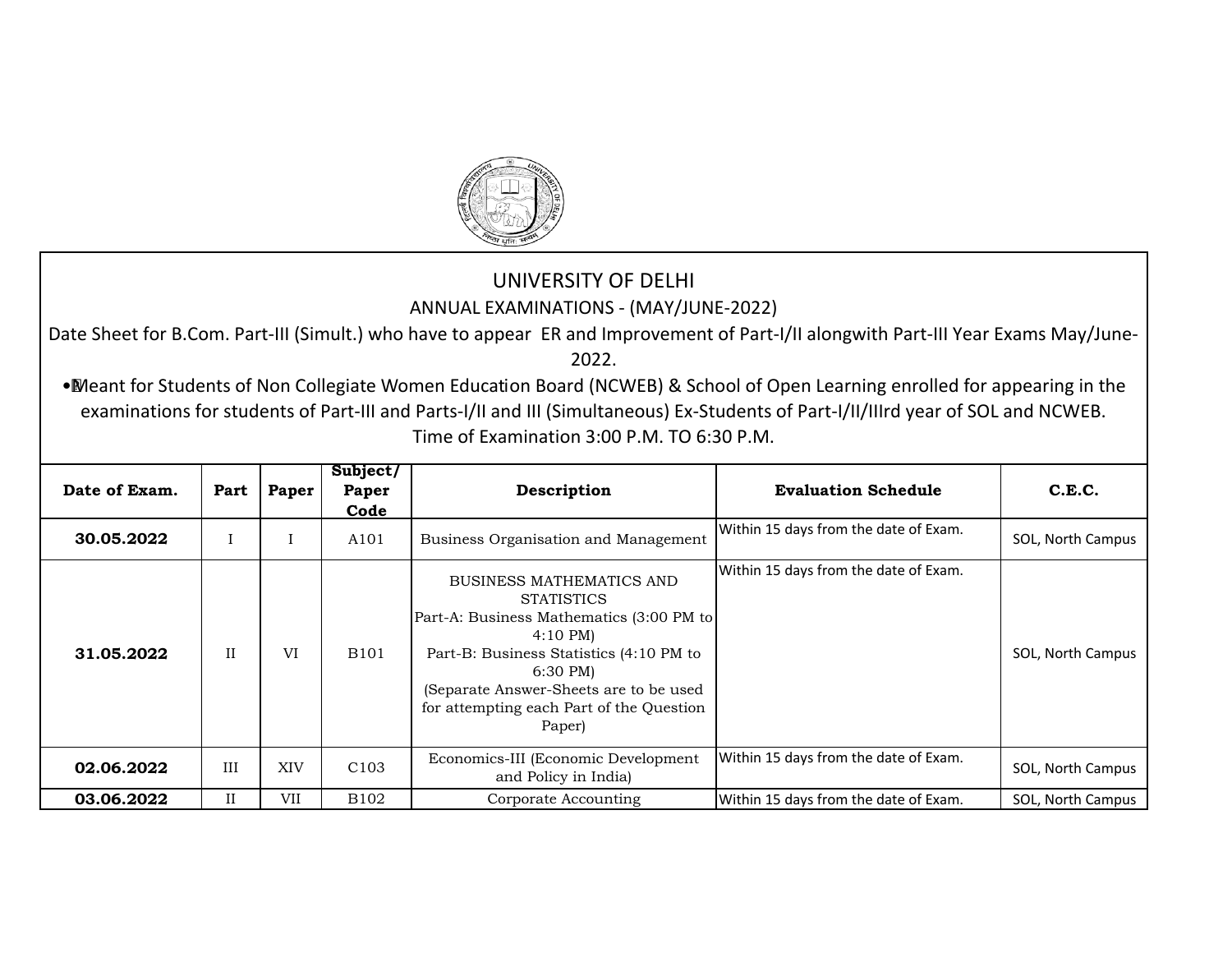| 04.06.2022 | III          | XII         | C101             | Cost Accounting                                                                                                                                                                                                         | Within 15 days from the date of Exam. | SOL, North Campus |
|------------|--------------|-------------|------------------|-------------------------------------------------------------------------------------------------------------------------------------------------------------------------------------------------------------------------|---------------------------------------|-------------------|
| 06.06.2022 | $\mathbf{I}$ | $\rm II$    | A102             | <b>Financial Accounting</b>                                                                                                                                                                                             | Within 15 days from the date of Exam. | SOL, North Campus |
|            |              |             |                  | HUMANITIES GROUP, PAPER No. (XV)                                                                                                                                                                                        |                                       |                   |
| 07.06.2022 | III          | XV          | C115             | <b>Business English</b>                                                                                                                                                                                                 | Within 15 days from the date of Exam. | SOL, North Campus |
| 07.06.2022 | III          | XV          | C106             | Hindi                                                                                                                                                                                                                   | Within 15 days from the date of Exam. | SOL, North Campus |
| 07.06.2022 | III          | XV          | C114             | History-1 (Cultural Transformation in Early<br>Modern Europe 1500-1800)                                                                                                                                                 | Within 15 days from the date of Exam. | SOL, North Campus |
| 07.06.2022 | III          | XV          |                  |                                                                                                                                                                                                                         | Within 15 days from the date of Exam. | SOL, North Campus |
| 07.06.2022 | III          | XV          | C122             | History-2 (History of India 1750-1970s)                                                                                                                                                                                 | Within 15 days from the date of Exam. | SOL, North Campus |
| 07.06.2022 | III          | XV          | C <sub>113</sub> | Political Science (Politics of<br>Globalization)                                                                                                                                                                        | Within 15 days from the date of Exam. | SOL, North Campus |
| 07.06.2022 | III          | XV          | C107             | Punjabi Compulsory-A                                                                                                                                                                                                    | Within 15 days from the date of Exam. | SOL, North Campus |
| 07.06.2022 | III          | XV          | C108             | Punjabi Compulsory-B                                                                                                                                                                                                    | Within 15 days from the date of Exam. | SOL, North Campus |
| 07.06.2022 | III          | XV          | C110             | Tamil                                                                                                                                                                                                                   | Within 15 days from the date of Exam. | SOL, North Campus |
| 07.06.2022 | III          | XV          | C111             | Telugu                                                                                                                                                                                                                  | Within 15 days from the date of Exam. | SOL, North Campus |
| 07.06.2022 | III          | XV          | C112             | $Urdu-A/B$                                                                                                                                                                                                              | Within 15 days from the date of Exam. | SOL, North Campus |
| 08.06.2022 | $\mathbf{I}$ | III         | A103             | Business & Industrial Law                                                                                                                                                                                               | Within 15 days from the date of Exam. | SOL, North Campus |
| 09.06.2022 | $\rm II$     | <b>VIII</b> | <b>B103</b>      | Company and Compensation Laws                                                                                                                                                                                           | Within 15 days from the date of Exam. | SOL, North Campus |
| 10.06.2022 | Ι            | IV          | A104             | Economics-I (Principles of Economics)                                                                                                                                                                                   | Within 15 days from the date of Exam. | SOL, North Campus |
| 11.06.2022 | III          | XVI-A       | C118             | Financial Management                                                                                                                                                                                                    | Within 15 days from the date of Exam. | SOL, North Campus |
| 11.06.2022 |              | $XVI-B$     | C119             | Marketing Management                                                                                                                                                                                                    | Within 15 days from the date of Exam. | SOL, North Campus |
| 11.06.2022 |              | $XVI-C$     | C120             | Human Resource Management                                                                                                                                                                                               | Within 15 days from the date of Exam. | SOL, North Campus |
| 11.06.2022 |              | XVI-D       | C121             | E-Commerce                                                                                                                                                                                                              | Within 15 days from the date of Exam. | SOL, North Campus |
| 13.06.2022 | $\rm II$     | IX          | B104             | INCOME TAX AND AUDITING<br>Section-A: Income Tax (3:00 PM to 5:10<br>$PM$ )<br>Section-B: Auditing (5:10 PM to 6:30 PM)<br>(Separate Answer-Sheets are to be used<br>for attempting each Part of the Question<br>Paper) | Within 15 days from the date of Exam. | SOL, North Campus |
| 14.06.2022 | $\rm III$    | XIII        | C102             | Computer Applications in Business                                                                                                                                                                                       | Within 15 days from the date of Exam. | SOL, North Campus |
| 15.06.2022 | $\rm II$     | $\mathbf X$ | <b>B105</b>      | Economics-II (Macro-Economics)                                                                                                                                                                                          | Within 15 days from the date of Exam. | SOL, North Campus |